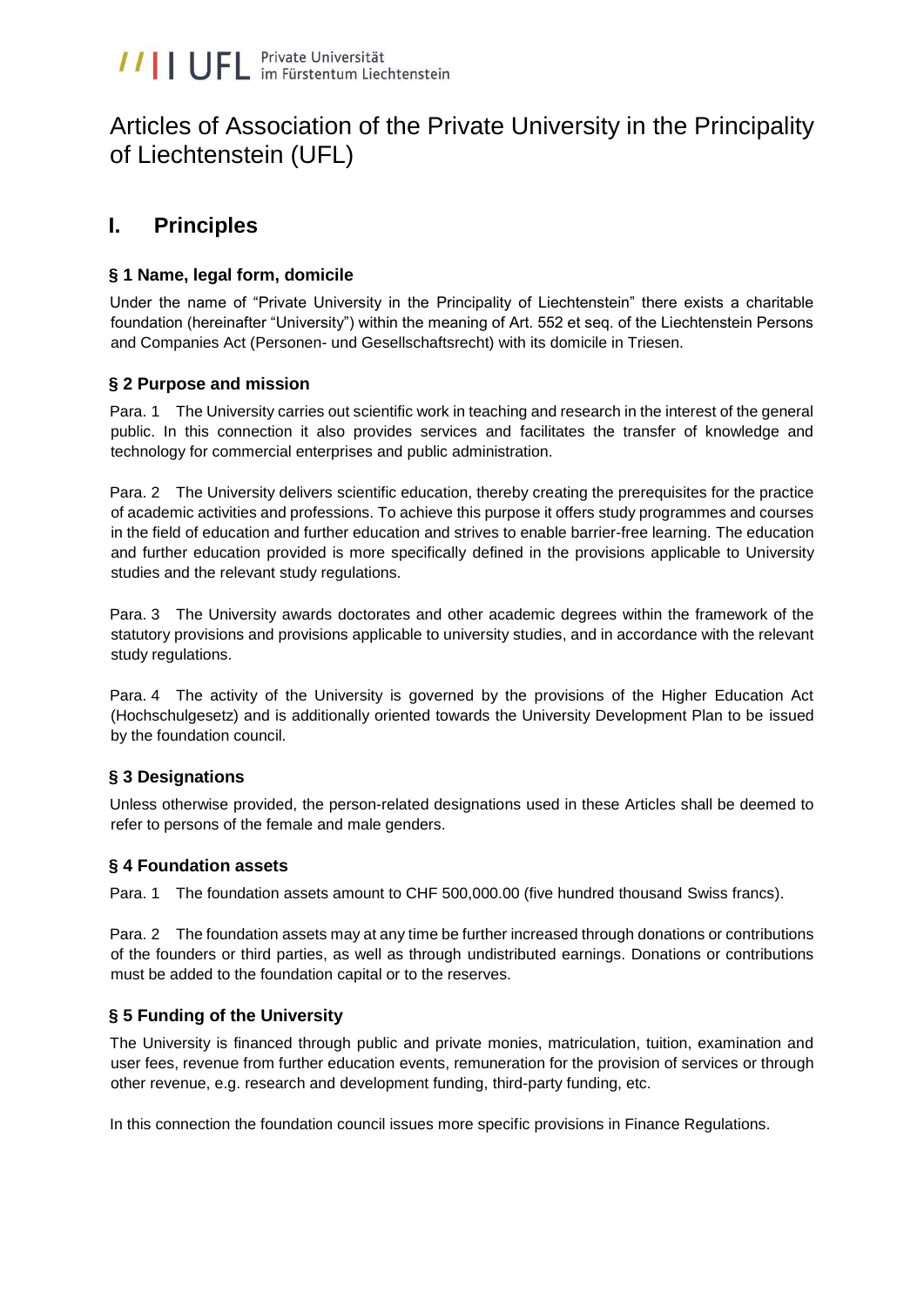## **§ 6 Freedom and responsibility of science**

An emphasis is placed upon freedom of teaching, learning and research within the disciplines studied at the University.

The ethical assessment of the funds and procedures employed in teaching and research forms an element of the scientific work.

The financial support of the University by third parties and the provision of services for the benefit of third parties shall not be allowed to compromise the freedom of research and teaching.

#### **§ 7 Quality assurance**

The University shall safeguard the quality of the research and teaching it carries out and shall constantly seek to improve it.

The quality of the University shall be reviewed at regular intervals by a government-approved accreditation body.

#### **§ 8 Cooperation and coordination**

The University and its members shall promote and foster cooperation and coordination within the University as well as with other universities, colleges, industry, governmental and commercial organisations, and additional educational and research institutions in Liechtenstein and abroad.

The University shall promote the exchange of scholars and students.

#### **§ 9 Relationship with the general public**

The University shall foster communication with the general public and provide information about its activity, as well as its objectives and requirements.

The University may provide special scientific and cultural services for the benefit of the general public.

# **II. Tasks**

# **A. Teaching**

#### **§ 10 Education**

Following appropriate approval by the Government, the University may conduct consecutive courses of study at the following educational levels :

- a) Bachelor level
- b) Master level
- c) Doctorate level

#### **§ 11 Further education**

Para. 1 The University shall promote lifelong learning with its further education offering.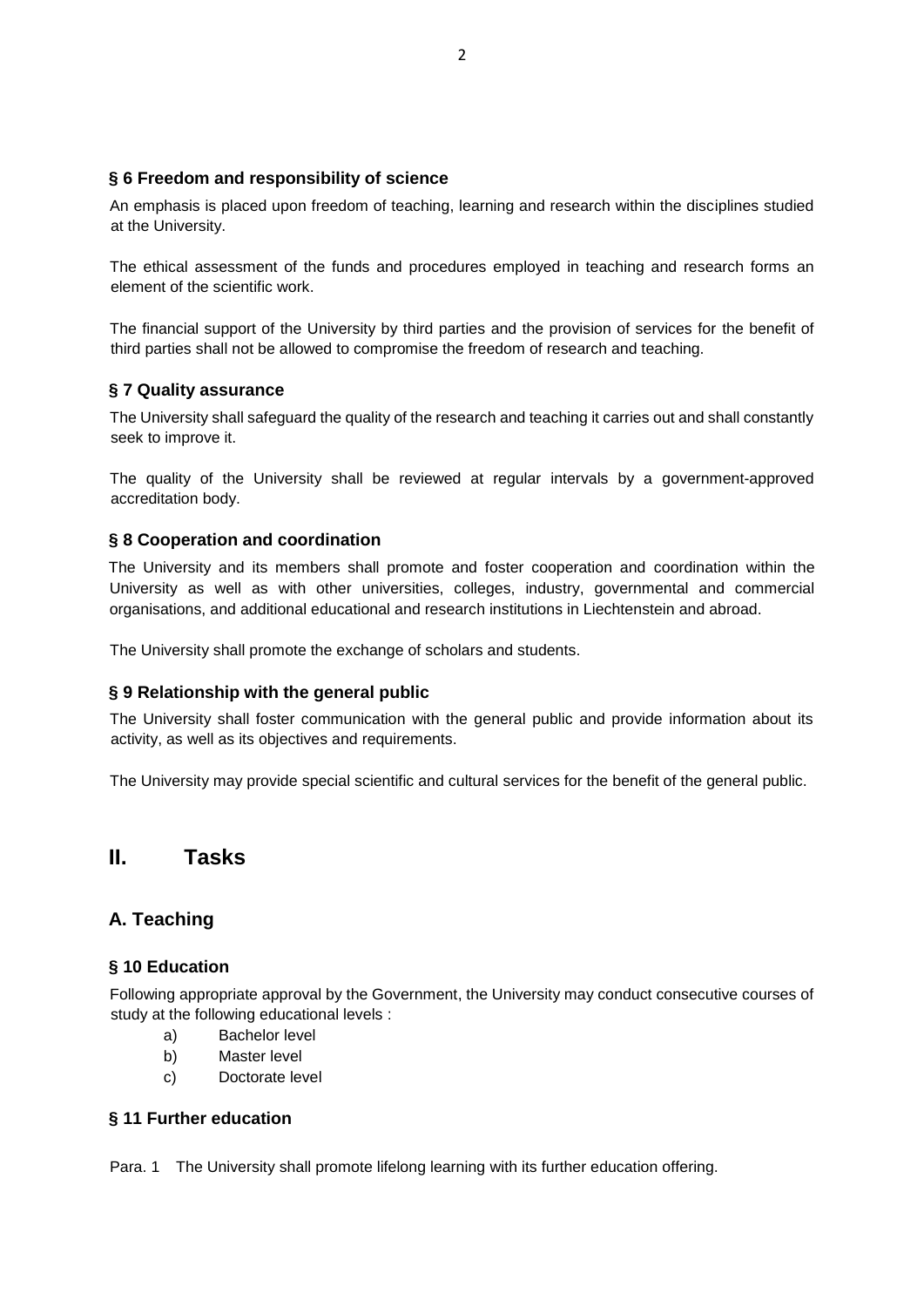Para. 2 The further education level covers all further education offerings provided by the University, comprising in particular:

- a) Master's courses
- b) Diploma courses (DAS)
- c) Certificate courses (CAS)
- d) Seminars and courses
- e) Meetings and conferences
- f) Additional offerings which are expedient for achieving the purpose of the University

Para. 3 Further education offerings shall in principle be conducted self-supportingly.

#### **§ 12 Qualification framework**

Details of the individual study programmes and higher education qualifications (titles) are contained in the provisions applicable to university studies and the relevant study regulations of the University and are based upon the National Qualification Framework for Higher Education in the Principality of Liechtenstein (NQ.FL-HS) as amended from time to time.

#### **§ 13 Honorary designations**

The University may award honorary doctoral degrees (Dr. h.c.) to distinguished personalities in Liechtenstein and abroad, or for exceptional services in science and practice.

#### **§ 14 Language of instruction**

The languages of instruction for all courses of study offered are German or English. Other languages may be used in justified cases.

## **B. Research**

#### **§ 15 Scope and strategy**

Para. 1 In the disciplines taught, the University conducts research which satisfies and stimulates demand and is in conformity with international standards.

Para. 2 The research strategy is laid down by the foundation council in the University Development Plan.

## **C. Services**

#### **§ 16 Scope, form and remuneration**

Para. 1 In the disciplines taught, the University provides services in demand satisfying research and in the transfer of knowledge and technology.

Para. 2 Services are in principle offered for valuable consideration.

Para. 3 The forms of service and the remuneration for such service are stipulated by the foundation council in the Finance Regulations.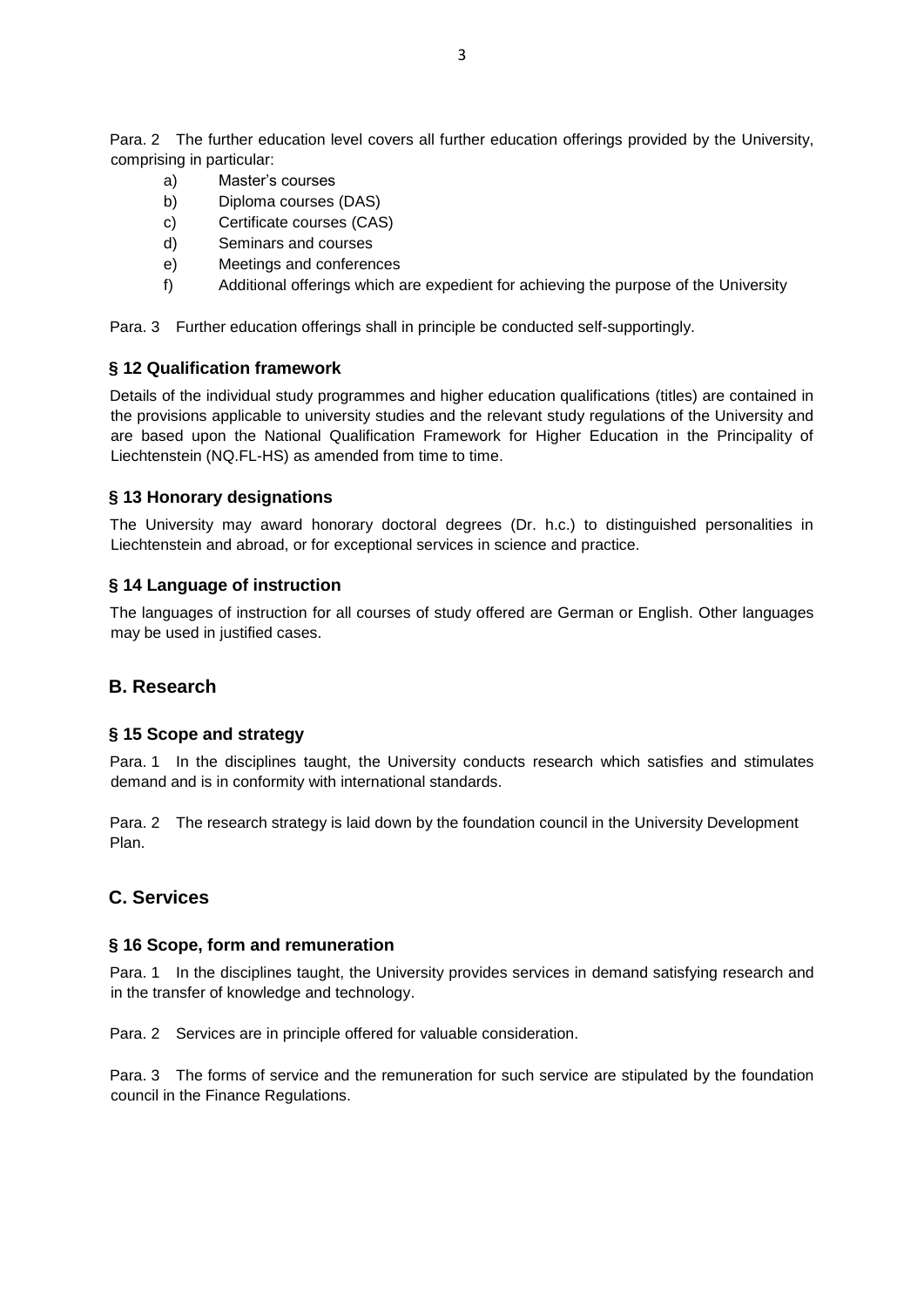# **III. Governing bodies, organisational units and members**

# **§ 17 General**

Para. 1 The governing bodies of the University are :

- a) Foundation council
- b) University council
- c) Senate
- d) University management (rectorate)
- e) Auditors

Para. 2 Organisational units of the University are:

- a) Faculties
- b) Standing committees
- c) Administrative units

Para. 3 Members of the University are:

- a) Scientific staff
- b) Non-scientific staff
- c) Students

# **A. Governing bodies of the University**

## **§ 18 Foundation Council**

Para. 1 The foundation council is the supreme governing body of the University and is composed of three to five members. The foundation council constitutes and augments itself and elects a chairman from amongst its members. The term of office is four years plus the time remaining until the next rotational meeting of the foundation council. Re-election is possible. After the entry into force of these Articles, the foundation council is obligated to ensure by way of a resolution that, in conformity with a rotating term of office system, the term of office of no more than one foundation council member expires per calendar year.

Para. 2 If a member of the foundation council dies or resigns, or retires for any reason whatsoever, the remaining members of the foundation council shall elect a replacement for the missing member. In this case the new elected member of the foundation council shall automatically enter into the remaining term of office of the prematurely retired member of the foundation council. Election shall be on a simple majority of votes.

Para. 3 The meetings of the foundation council are convened in writing, and stating the items on the agenda, by the chairman or on the application of three members. The invitation and the agenda items must reach the members of the foundation council at least 14 days before the time of the meeting. If all members of the foundation council are present, the duly effected invitation and placing of items on the agenda may be waived if all members are in agreement.

Para. 4 The rector attends the meetings with an advisory vote. If required, a representative of the Office of Education or other persons may also be brought in for the proceedings.

Para. 5 The foundation council forms a quorum if the invitation and placing of items on the agenda have been duly effected. The foundation council adopts its resolutions with a simple majority, whereby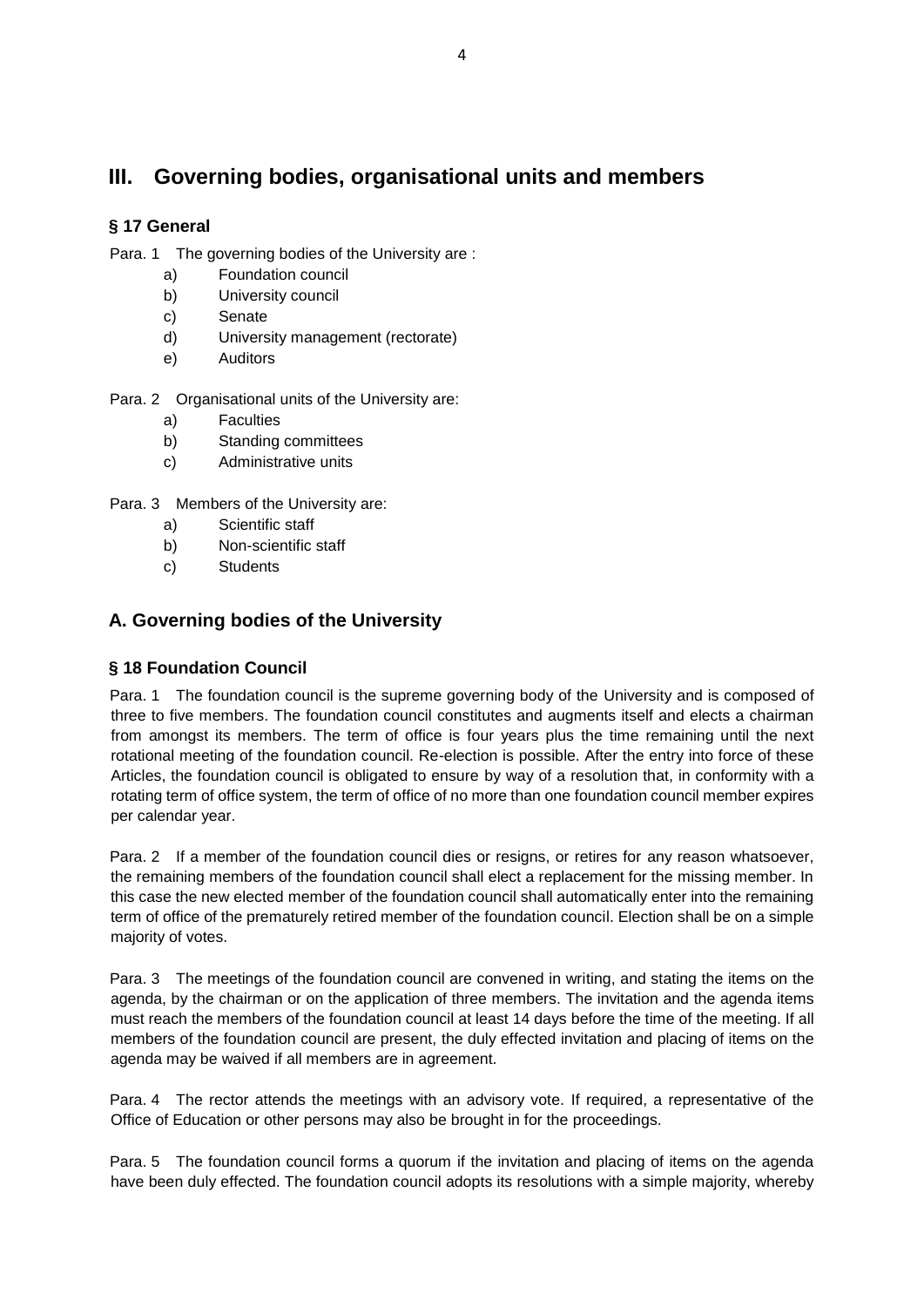each member of the foundation council has one vote. In the event of an equality of votes, the chairman shall have the casting vote. Representation of a foundation council member is excluded. Resolutions may be adopted with the consent of all foundation council members in writing (circular resolutions).

Para. 6 The foundation council adopts resolutions on University matters of fundamental importance and monitors the activities of the University council and the University management.

In particular, the foundation council has the following tasks:

- a) Overall management and supervision of the University
- b) Issue and amendment of the Articles
- c) Adoption of the University Development Plan
- d) Authorisation of the provisions applicable to university studies and the study regulations
- e) Stipulation of admission restrictions
- f) Issue and amendment of the financial regulations, the personnel regulations and other regulations
- g) Financial planning and financial control
- h) Decisions concerning changes to and encumbrances on the foundation assets as well as the taking out of loans
- i) Approval of the formation of enterprises or of the participation in enterprises by the **University**
- j) Authorisation of agreements with other universities and research institutions
- k) Adoption of resolutions on the statement of estimates, the annual financial statement, the financial report and the discharge of the University management
- l) Resolution on the appropriation of the net profit
- m) Nomination of the rector and the prorector
- n) Election and dismissal of the members of the University council
- o) Nomination of the deans
- p) Appointment of (honorary) professors, private lecturers and visiting lecturers
- q) Election and dismissal of the members of committees and advisory bodies
- r) Appointment of auditors
- s) Awarding of honorary titles (Dr. h.c., Senator h.c.)

Para. 7 The foundation council may delegate certain tasks to committees or persons, or additional advisory bodies.

Para. 8 The foundation council shall be periodically informed by the rector in writing about the current business trend of the University. The rector shall report extraordinary incidents to the foundation council without delay.

Para. 9 The foundation council may at any time request the governing bodies, the organisational units and the members of the University to hand over to it certain documents and information. The parties concerned are obligated to comply with the request of the foundation council without delay.

## **§ 19 University Development Plan**

Para. 1 The University Development Plan is the University's supreme strategy paper. It is drawn up by the University council together with the University management and adopted for the attention of the foundation council.

Para. 2 In particular, it covers the following subjects:

- a) Mission statement of the University
- b) Education and further education strategy
- c) Research strategy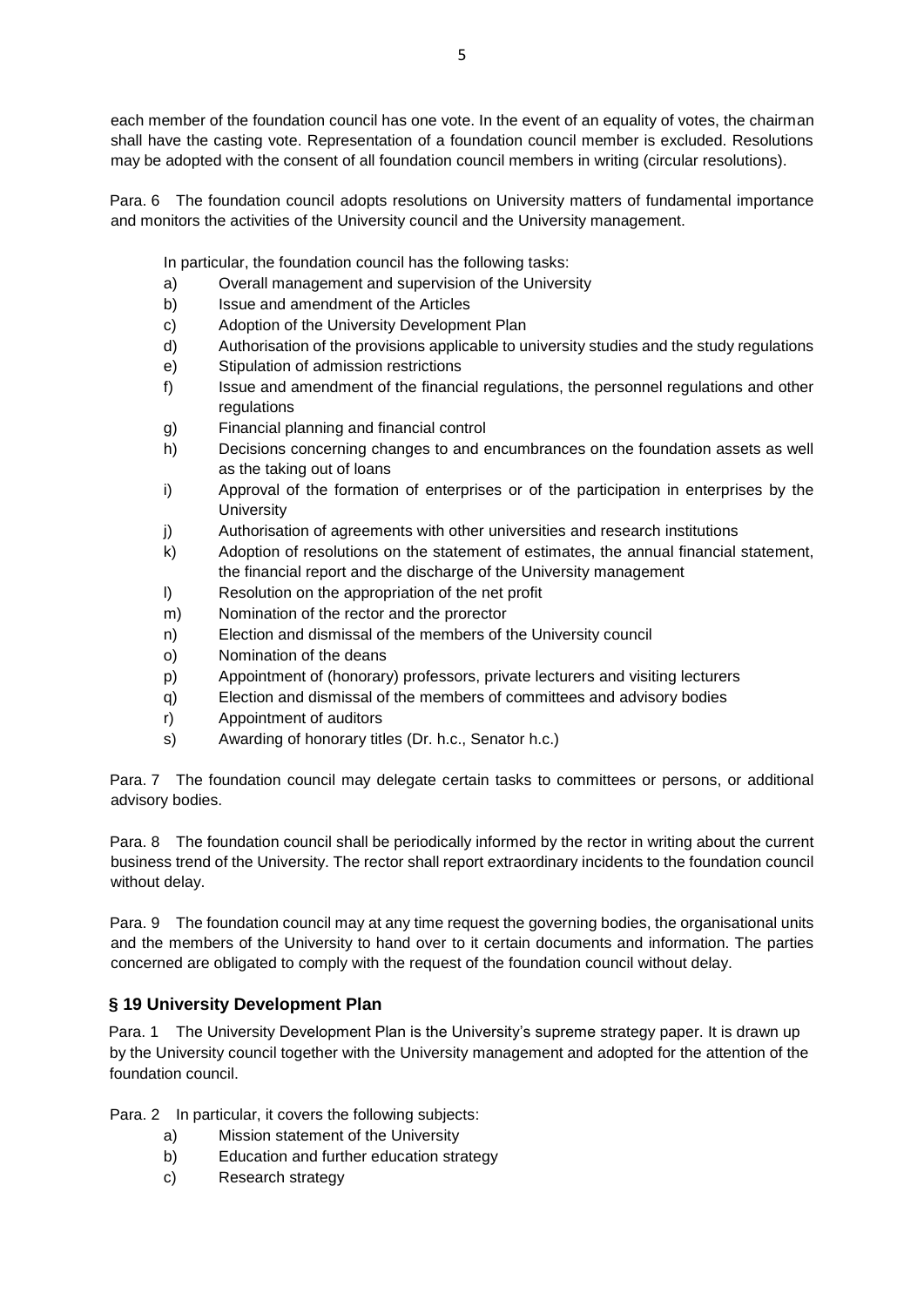- d) Personnel development plan
- e) Additional subject areas concerning the long-term development of the University

#### **§ 20 University council**

Para. 1 The University council is elected by the foundation council and is composed of five to seven members. The members of the university council are in each case elected for a term of office of four years. Re-election is possible. The University council constitutes itself and elects a chairman from amongst its members with a simple majority of votes.

Para. 2 The University council creates its own rules of procedure, which shall be brought to the attention of the foundation council and the University management.

Para. 3 The University council is a purely advisory body. It advises the foundation council on all matters concerning the strategic orientation of the University. In particular, it has the following tasks:

- a) Formulation and periodic review of the University Development Plan
- b) Reporting and recommendations to the foundation council for ensuring and further developing quality in research and teaching
- c) Reviewing amendments to the Articles of Association
- d) Recommendations concerning the organisation of the University
- e) Recommendations concerning cooperation with other universities and research institutions
- f) Recommendations concerning the nomination of the University management
- g) Recommendations concerning the appointment of professors
- h) Recommendations concerning the supplementation of the teaching staff and the range of courses
- i) Proposals for the awarding of honorary titles (Dr. h.c., Senator h.c.)
- j) Additional matters of importance affecting the University as a whole

## **§ 21 Senate**

Para. 1 The senate is an independent body and has no decision-making power. It is the direct advisory body of the University management concerning internal University and organisational matters. It also deals with matters concerning the academic development of the University and may submit to the foundation council its opinions on matters of importance affecting the University as a whole. Opinions submitted to the foundation council shall be brought to the attention of the University management.

Para. 2 The senate is composed of all professors, a maximum of three representatives of mid-level faculty members, one student from each of the existing faculties and one representative of the nonscientific staff. The senate constitutes itself and elects a professor as its chairman every two years. Reelection is possible.

Para. 3 The senate creates its own rules of procedure, which governs the election of the senate, its convening, adoption of resolutions and suchlike. The rules of procedure shall be brought to the attention of the foundation council and the University management.

Para. 4 The rector attends the meetings of the senate with an advisory vote.

Para. 5 In particular, the senate deals with the following matters:

- a) Continuous review of provisions applicable to university studies
- b) Drafting of new study regulations for the attention of the University management
- c) Recommendation concerning the stipulation of admission restrictions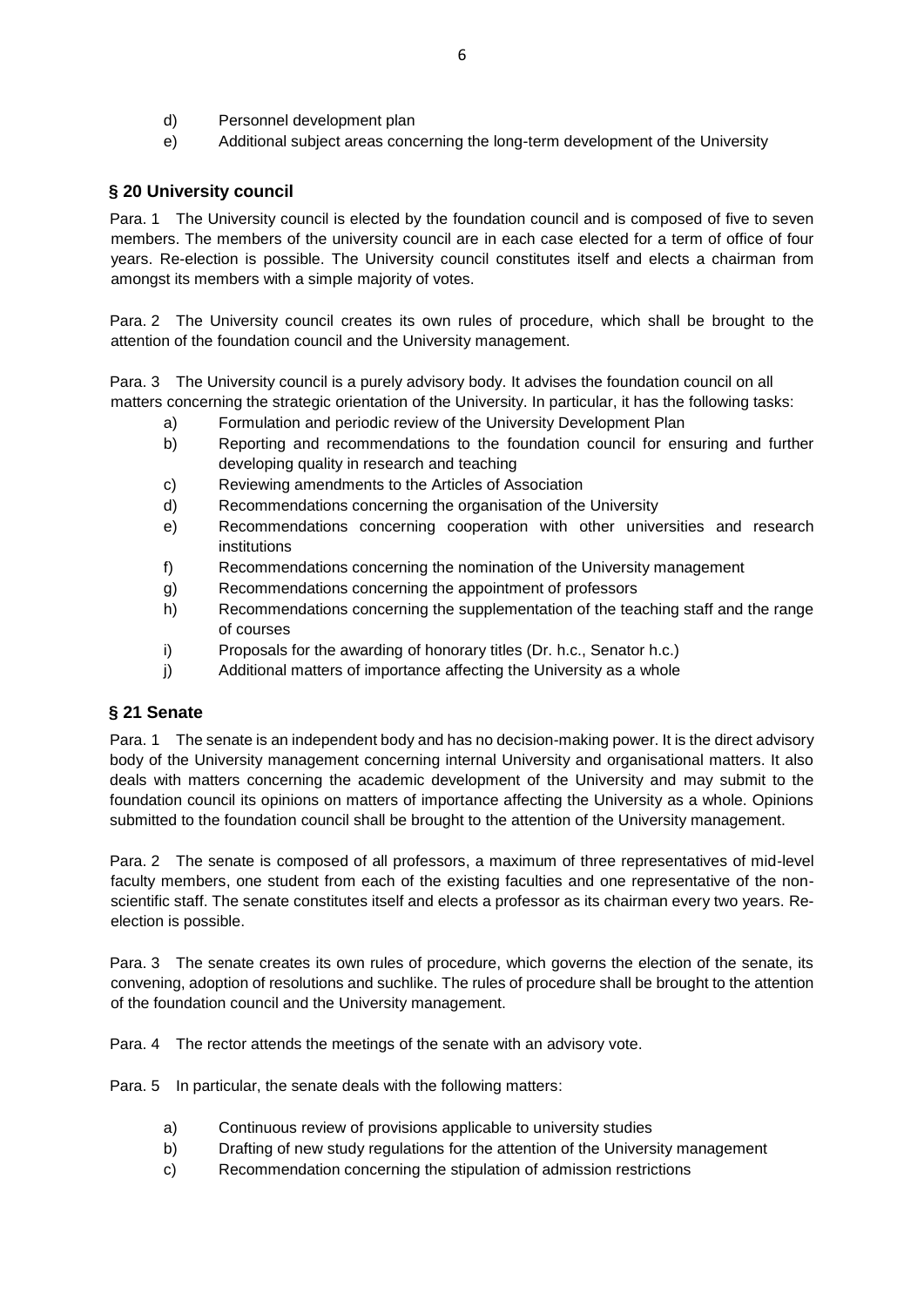- d) Reporting to the University council regarding the review of existing measures to ensure quality in research and teaching
- e) Drafting of habilitation regulations

## **§ 22 University management (rectorate)**

Para.1 The University management is the operational management body for the University as a whole. It is composed of the rector and the prorector. The rector is responsible for the management of the University and represents the University externally. The prorector supports the rector in the fulfilment of his tasks and represents him in the event of his indisposition and in the event of an emergency.

Abs. 2 The University management is appointed by the foundation council for a term of office of five years. Re-election is possible. The University council shall be consulted prior to the (re-)election of the University management. The position of the rector is put out to public tender. In the event of a re-election, a public tender may be waived.

Para. 3 In particular, the University management has the following tasks:

- a) Management of ongoing business
- b) Implementation of the decisions taken by the foundation council
- c) Personnel administration
- d) Setting up and supervision of the administrative units
- e) Formulation and implementation of the University Development Plan for the attention of the foundation council
- f) Formulation of the provisions applicable to university studies for the attention of the foundation council
- g) Review of new study regulations and adoption for the attention of the foundation council
- h) Management of budgetary planning
- i) Preparation of the annual budget
- j) Coordination of research, teaching and services
- k) Approval of the faculty regulations
- l) Recommendation for the nomination of the deacons
- m) Conduct of the appointment negotiations and submission of application for the nomination and promotion of professors for the attention of the foundation council
- n) Granting of the venia legendi and the awarding of academic titles
- o) Reporting in accordance with the statutory provisions

Para. 4 The University management is responsible for all University matters which are not assigned to another governing body.

## **§ 23 Auditors**

The auditors are appointed by the foundation council. They perform their tasks in accordance with the legal basis.

# **B. Organisational units of the University**

## **§ 24 Faculties**

Para. 1 Faculties are organisational units of the University with research and teaching tasks, which may be subdivided into departments. The University has a medical science and a law faculty, and is free to set up additional faculties.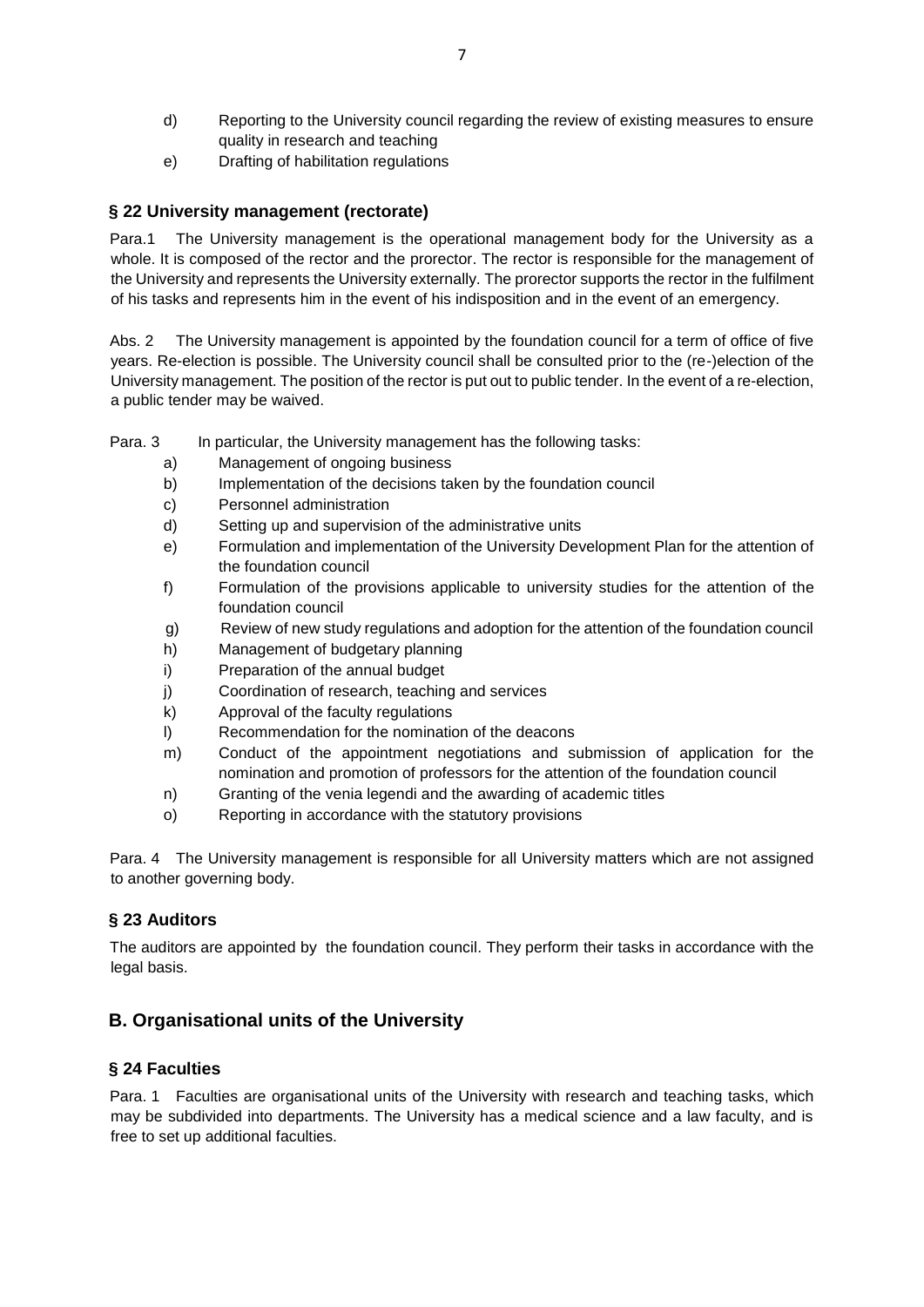Para. 2 The management of a faculty is undertaken by the deacon, who is appointed by the foundation council on the proposal of the University management.

Para. 3 In particular, the deacon has the following tasks:

- a) Election of the scientific advisory bodies
- b) Representation of the faculty externally
- c) Coordination of the specialist departments and safeguarding the running of study courses and examinations
- d) Safeguarding the freedom of teaching and research in the faculty
- e) Strategy planning in coordination with the University management
- f) Conclusion of the agreement on objectives with the University management
- g) Exercise of the function of the direct supervisor for the University personnel assigned for this faculty
- h) Cooperation in quality assurance measures
- i) Preparation of the annual report of the faculty
- j) Setting up of a faculty conference
- k) Informing the members of the faculty about material decisions of management bodies affecting the faculty
- l) Stipulation of faculty regulations and internal faculty rules and regulations

## **§ 25 Standing committees**

The disciplinary and appeals committees are standing committees of the University.

## **§ 26 Administrative units**

The administrative units are the offices and administration units set up by the University management to safeguard the running of the University.

## **C. Members of the University**

## **a. General**

## **§ 27 Right of participation and right to information**

University members have no governing body status. Within the scope of their function they have a right to appropriate information and a right to comment. In particular, they shall cooperate in quality management measures.

## **b. Scientific staff**

## **§ 28 Composition**

The scientific staff of the University are composed of the teaching staff and the mid-level faculty members.

## **§ 29 Teaching staff**

Para. 1 The teaching staff are composed of the professors, private lecturers and visiting lecturers.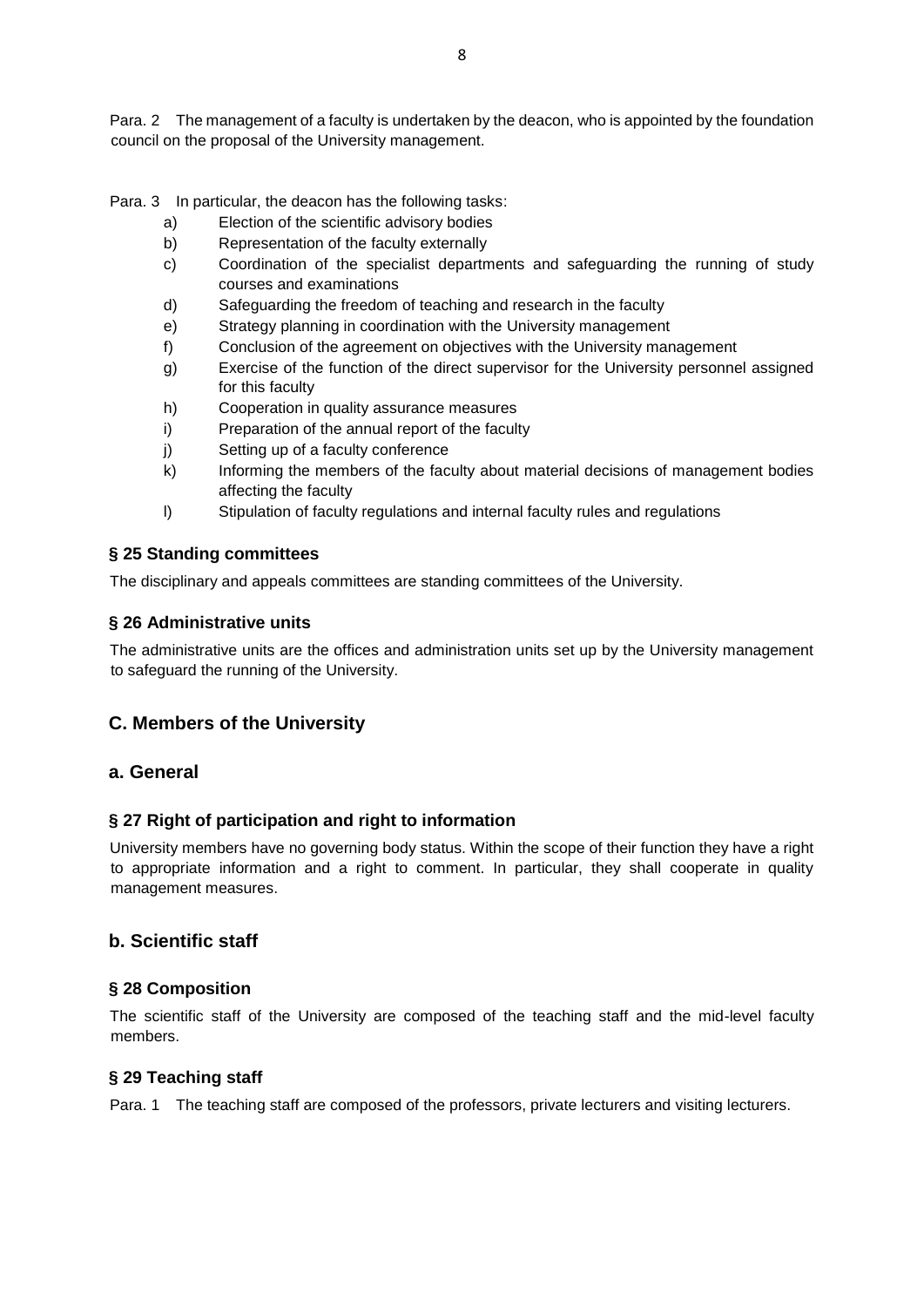Para. 2 The foundation council may form additional categories of teaching staff and revoke existing categories. In particular, the foundation council may on the proposal of the University council nominate honorary professors to supplement the teaching staff and the range of courses.

Abs. 3 The teaching staff undertake teaching, research and services and cooperate with administrative tasks.

#### **§ 30 Mid-level faculty members**

Para. 1 The mid-level faculty members are composed of assistants and scientific staff.

Para. 2 The foundation council may form additional categories of mid-level faculty members and revoke existing categories.

Para. 3 The mid-level faculty members shall cooperate in accordance with the instructions of the teaching staff in research, teaching and services, as well as in administrative tasks.

Para. 4 The mid-level faculty members shall, within the scope of their appointment, be given appropriate opportunity to become qualified through their own scientific activity and to undergo further professional development.

## **c. Non-scientific staff**

#### **§ 31 Composition**

The non-scientific staff of the University are composed of the staff of the administrative units and the administrative staff of the faculties.

## **d. Students**

#### **§ 32 Registration and admission as guest students**

Para. 1 Students are admitted for study on registration. The prerequisites and the procedure for registration are governed by the provisions applicable to university studies.

Para. 2 Additional persons may attend individual teaching events as guest students during a semester or several semesters.

# **IV. Legal protection, disciplinary law and title protection**

#### **§ 33 Legal protection**

Para. 1 Decisions of the foundation council or other governing bodies of the University are not contestable and are final.

Para. 2 Decisions of the appeals committees concerning the result of examinations and awards of doctorates are subject to appeal to a three-member appeals committee selected by the foundation council.